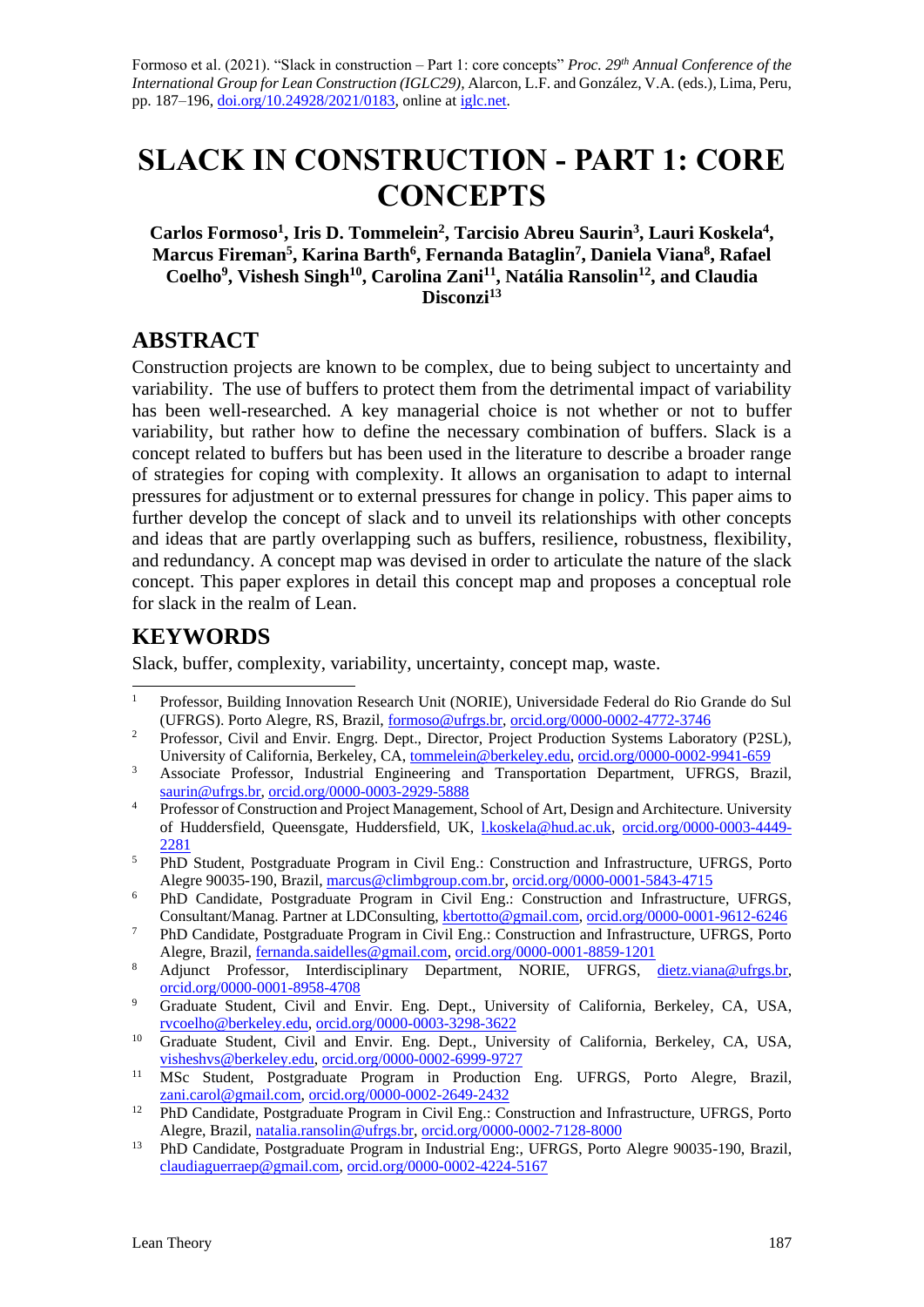#### **INTRODUCTION**

Construction projects are known to be subject to uncertainty and variability. The use of buffers to protect them from the detrimental impact of variability has been wellresearched and goes back to developments of inventory management theories (Spearman and Hopp, 2020). In past IGLC conferences several papers explored the benefits and drawbacks of buffers in construction projects (e.g., Horman et al., 2003; González et al., 2008) and were grouped under a track named Buffer Management.

Alves and Tommelein (2003) defined buffer as a cushion of resources used to protect processes against variation and delays in the delivery of resources. The suitability of certain types of buffers over others may vary according to the existing environment (Buchmann-Slorup, 2014). In construction projects, materials, time, and money are the types of buffer resources mostly accounted for, especially in production planning and control. Therefore, a key managerial choice is not whether or not to buffer variability, but rather how to define the necessary combination of buffers.

The emphasis on time and financial buffers makes sense as they are versatile resources that can address a wide range of risks. Furthermore, money can pay for capacity buffers, which is another strategy to cope with variability in construction projects (Tommelein, 2020). However, time and money can make a difference only if associated with other types of resources such as equipment, materials, labour, and space, e.g., overtime work is only useful if reliable equipment and workers are available; and money is pointless if required supplies are not available for sale.

Slack is a concept related to buffer but has been used in the literature to describe a broader range of strategies for coping with complexity. Bourgeois (1981) defines slack as a cushion of actual or potential resources that allows an organisation to adapt successfully to internal pressures for adjustment or to external pressures for change in policy. Lawson (2001) pointed out that slack plays a key role in organisational work so that people can pay attention, think, and benefit from knowledge – this is particularly important in complex projects, which require more, not less, time for monitoring and processing information. Saurin and Werle (2017) argued that slack can be created by using different strategies and a wide range of resources (e.g., time, information, material, people, money, and equipment).

The slack concept has been used in disciplines such as organisational behaviour (Lawson, 2001), innovation management (Huang and Chen, 2010), and complexity theory (Saurin and Werle, 2017). In Lean Construction, slack has also been approached by a few earlier studies. Bertelsen and Koskela (2005) defend the provision of slack for the management of complex projects. Fireman and Saurin (2020) discuss the role of slack for the reduction of waste, as it prevents failures in making-ready from immediately becoming making-do waste. Saurin (2017) argues that slack may be interpreted as a dimension of project risk management, since it involves a ubiquitous trade-off in construction projects, namely the extent to which processes should be shielded against variability without compromising efficiency.

In this research work, construction projects are regarded as complex socio-technical systems (CSSs) and must be managed as such. This implies the need for supporting resilient performance, which is the expression of how systems cope with both expected and unexpected conditions by adjusting their performance while maintaining the production of required outputs (Hollnagel, 2017). Although the use of buffers is a key strategy for creating resilience (Saurin and Werle, 2017), their use has been explored from a limited perspective. In fact, Ballard et al. (2020) argue that buffer management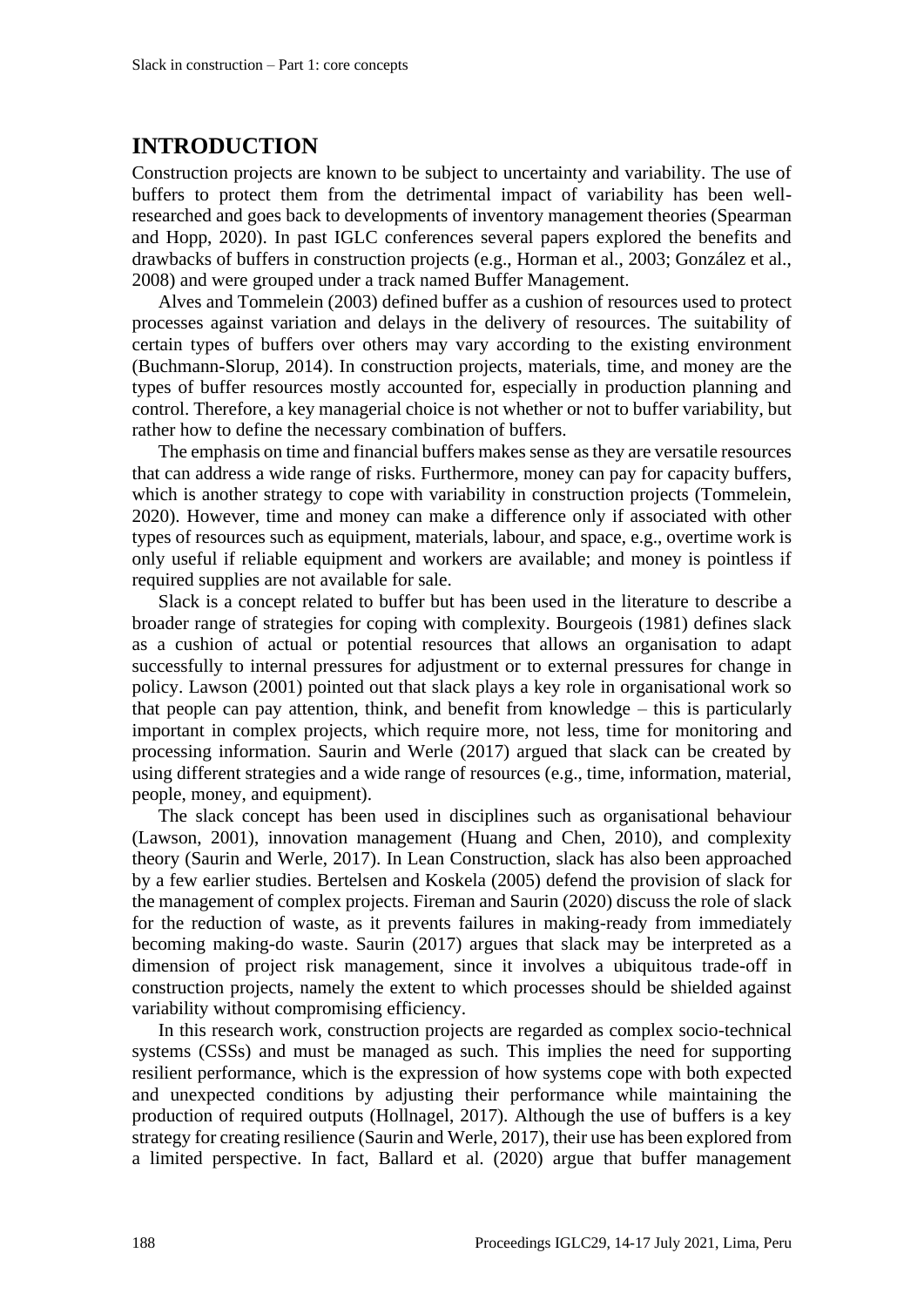techniques are conceived to deal with variability that is statistically described in advance. However, when uncertainty is hard to anticipate and quantified, the narrow concept of buffer has little value (Ballard et al., 2020). Furthermore, the concept of buffer is focused on built-in and designed strategies and resources, thus neglecting resilient performance that arises from self-organisation, initiative-taking, and resourcefulness of employees. Furthermore, Iqbal et al. (2015) suggest that the focus on preventive risk management techniques does not guarantee that risks are eliminated before execution of a project and, therefore, that remedial risk management techniques, such as close coordination with subordinates and subcontractors, need to be used to reduce any risk impact.

Moreover, the need for being prepared to cope with a wide range of risks has been dramatically visible since the rise of the COVID-19 pandemic, which has affected the construction industry in many countries. Although the pandemic is a black swan (Taleb 2007) event, it stems from the same source as more mundane risks, namely the external environment that is a permanent source of uncertainty. These limitations of the buffer concept in combination with the assumption that construction projects are CSSs, demands a new terminology and theorisation capable of: (i) integrating a wide range of risk coping mechanisms that account for both formal and informal approaches, across all relevant processes at the micro, meso, and macro levels; and (ii) inspiring a revision of Lean Construction practices so as to check (and increase) the extent to which they are fit to address the growing levels of complexity and risk that characterize construction projects.

This paper aims to develop the concept of slack and to unveil its relationships with other concepts and ideas that are partly overlapping such as buffers, resilience, robustness, flexibility, and redundancy. This analysis is intended to assess the novelty and utility of the slack concept from the perspective of the Lean Construction community.

This study is not the outcome of a conventional research project, but it is the result of theoretical discussions carried out by a group of 13 academics  $-5$  professors and 8 graduate students - from three universities located in different countries (Brazil, UK, and USA) was formed and held 10 weekly on-line meetings during a 4-month period. The motivation for setting up this group was the perceived potential of the slack concept as an innovation in Lean Construction, based on earlier IGLC publications and research being conducted on that topic in the universities involved. The group meetings were focused on the discussion of papers on slack to establish a shared vocabulary and increase awareness of the state-of-the-art in construction and other sectors. Then, a concept map was collaboratively devised to articulate the nature of slack. This map sets a basis for a companion paper (Saurin et al., 2021) with examples and suggestions for further research.

# **WHAT IS SLACK?**

Slack has been defined as a means to absorb uncertainty by using different types of resources (Saurin, 2017). Slack can be implemented by adopting measures that are planned in advance or that are defined in an opportunistic way. Saurin and Werle (2017) pointed out that slack does not necessarily imply extra or idle resources, as the existing resources can be adapted to a different use in order to cope with variability

Bourgeois (1981) discussed the perspective of organisational slack, suggesting three main roles for slack: (i) spare resources to prevent ruptures in the face of a surge of activity; (ii) resources that enable an organisation to adjust to shifts in external environments; and (iii) resources that allow an organisation to experiment with new products or innovations in management. Moreover, Bourgeois (1981) also identified four reasons for having slack: (i) inducement for attracting organisational participants and to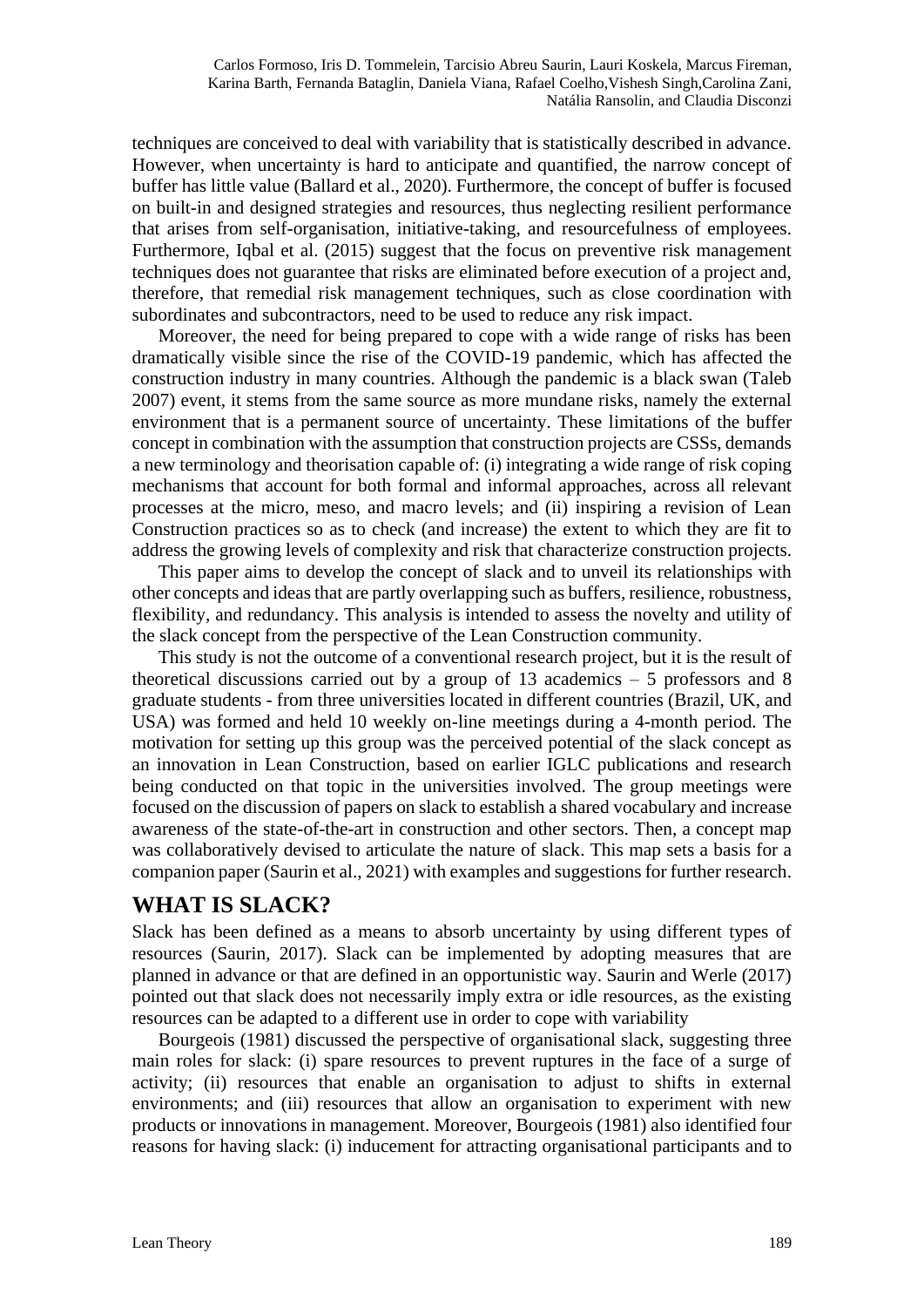maintain their membership; (ii) conflict resolution, mostly due to goal incongruence of local rationality; (iii) buffer in the workflow process (named technical buffer); and (iv) facilitator of strategic behaviour, which includes improvement and innovation initiatives. Therefore, besides coping with uncertainty or emerging events, slack can be used to fulfil demands or perform actions at a higher strategic level than is the case for buffers.

By contrast, the narrow definition of buffer as a cushion to protect processes against variability is frequently adopted in the literature. Previous studies have pointed out that the management of buffers is crucial for helping to achieve a desired level of outcome, and this is usually done by modelling the known, existing variability (Alves and Tommelein 2003; González et al. 2008). This definition of buffer is similar to the concept of technical buffer, proposed by Bourgeois (1981), which is not concerned with highlevel organisational issues, such as innovation, conflicts, and strategic issues.

Another concept related to slack, used in the project management literature, is safeguard, defined by Gil (2007) as "the design and physical development work for ensuring, or enhancing, the embedment of an option in the project outcome". This definition seems to be mostly focused on work-in progress, and also on financial slack.

### **HOW TO IMPLEMENT SLACK?**

Fireman et al. (2018) state that the implementation of slack depends on the definition of both slack resources ("what" question) and slack strategies ("know how" question). As mentioned, many different types of resources can function as slack, such as inventories, time, equipment, people, money, and information. There are different ways of categorising slack resources: (i) actual or potential: actual means that resources are somehow more than the minimum necessary to produce a given level of organisational output, while potential is related to providing people the ability to learn to be able to respond (Lawson, 2001); (ii) opportunistic or planned: planned means that the slack resources have been devised previously, considering the characteristics of the production system. By contrast, opportunistic slack exists when a resource can be used as slack despite not being its original purpose (Righi and Saurin, 2015); (iii) Time to release: some resources can be released immediately, while others may take some time to be used (Lawson, 2001); (iv) Time available: it is concerned with the time when the slack resource is available. (v) Degree of visibility: slack resources may have different degrees of visibility for the people that might demand them (Righi and Saurin, 2015).

Slack strategies can be classified in two core categories, redundancy, and flexibility. Redundancy implies excess, i.e., additional resources that are made available. Different forms of redundancy can be used, including backing up through duplication and redundant procedures (Saurin and Werle, 2017) or functions (Roberts, 1990). Hoepfer et al. (2009) suggested two categories of redundancies: (i) standby, when resources are neither loaded nor operational; and (ii) active, when the individual performing a redundant function is involved in the task at hand, and therefore is fully operational.

Flexibility is related to the fact that several resources can be used in different ways, e.g., multi-skilled workers, multi-purpose equipment. In the case of human resources, the concept of adaptability has been used to explain the capacity of human actors to change by self-organising, usually with the aim of being resilient in response to internal or external stimuli (Walker et al. 2004). Pulakos et al. (2000) stated that this is a function of the social portion of the system, being concerned with how easily workers adjust and deal with the unpredictable nature of situations, how efficiently and smoothly they can change their orientation or focus when needed, and to what extent they take reasonable actions.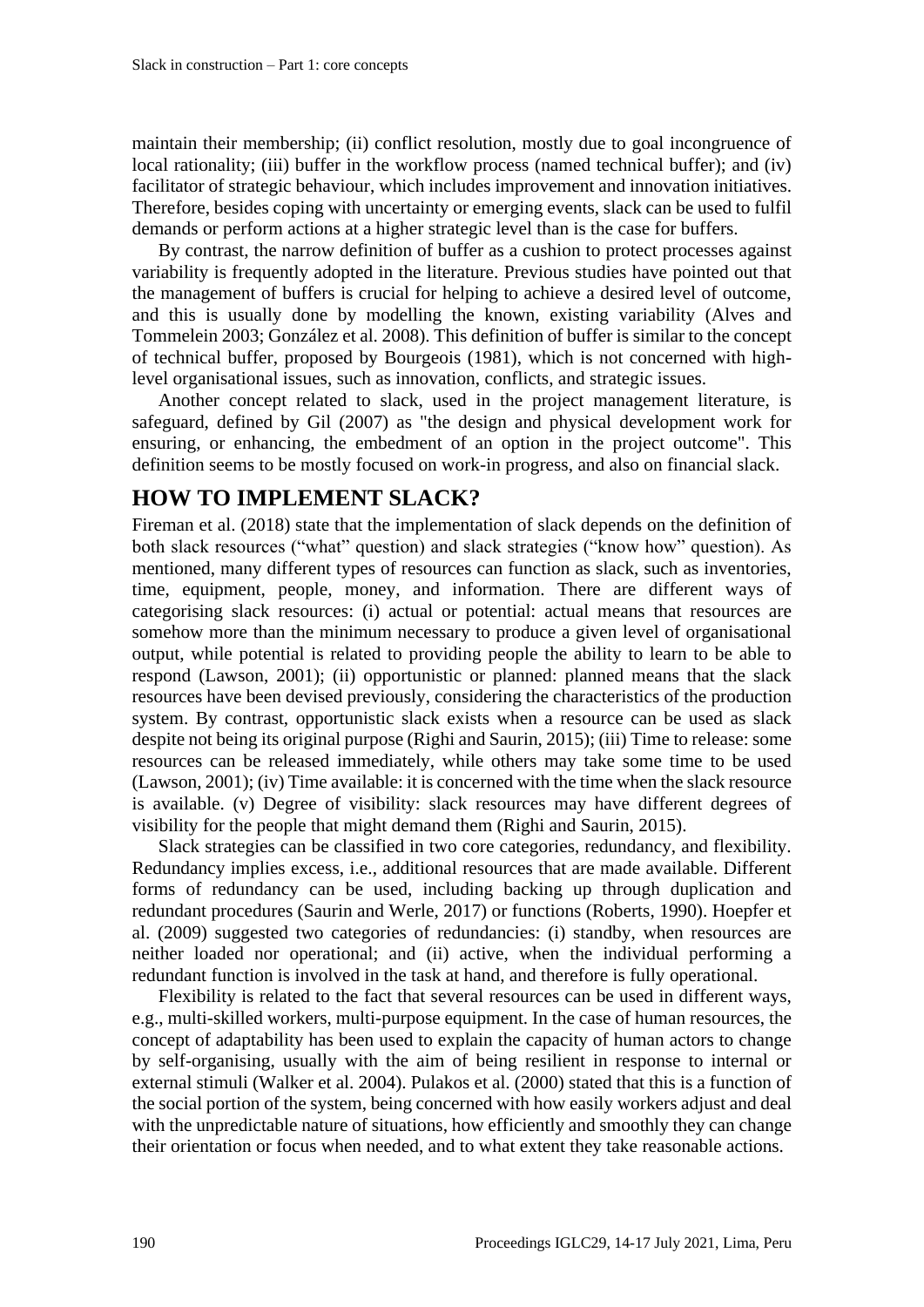Saurin and Werle (2017) proposed another category of strategy, named margin of manoeuvre, which is concerned with the degree of freedom to act, i.e., resources or people can be reordered according to the necessary conditions. Stephens et al. (2011) sub-divided margin of manoeuvre into three types: (i) maintaining local margin by restricting other units' actions or borrowing other units' margin; (ii) autonomy to create margin via local reorganisation or expand a unit's ability to regulate its margin; and (iii) coordinated, collective action of recognizing or creating a common-pool resource on which two or more units can draw. However, it seems that margin of manoeuvre represents a combination of redundancy, in some cases borrowing from other units, and flexibility, based on the autonomy of individuals or groups of people.

Saurin and Werle (2017) recognized work-in-progress as a category of slack strategy, although it can also be considered as a particular case of redundancy. It is a type of slack widely used in construction projects. From one perspective, it is regarded as an inventory of unfinished products, or alternatively as a backlog of available workplaces, which are often used as a mechanism to cope with the lack of reliability of flows (Viana, 2015).

#### **WHY IS SLACK NEEDED?**

There are two major reasons for using slack. One reason, from the organisational perspective, is to have resources for fulfilling demands or carrying out actions at a strategic level (e.g., innovation, establishing coalitions), as suggested by Bourgeois (1981). The other reason, from the production system perspective, is related to the fact that many projects must be considered as CSSs, particularly in the construction industry.

Project complexity can be described by two dimensions: structural complexity and uncertainty (Williams, 1999). Structural complexity arises in systems with many varied interrelated parts and can be interpreted in terms of differentiation and interdependency (Baccarini, 1996). Thus, the degree of complexity is associated with the number of parts as well as the extent of their interrelationships (Klir, 1985). This definition can be applied to different project characteristics, such as organisation, technology, environment, information, decision making, and systems (Baccarini, 1996).

Structural complexity is strongly related to the degree of coupling between two units, (Dubois and Gadde, 2002). Tight coupling pertains not only to the number of connections or shared variables between two units, but also to the brittleness that those connections bring to the system (Roberts, 1990). Loose coupling exists when units may be responsive to each other yet show independence in terms of effects on other units.

Uncertainty, the second dimension of project complexity, can be related to project goals (how well defined the goals are), and means (how well-defined the methods of achieving those goals are) (Williams, 1999). In either cases uncertainty might be affected by internal or external factors. In some situations, uncertainty is likened to variability, which has been defined by Hopp and Spearman (2011) as the quality of non-uniformity of a class of entities, being divided into process variability (created by things as simple as work procedure variations and by more complex effects such as setups, random outages, and quality problems) and flow variability (created by the way work is released to the system or moved between locations).

As mentioned, variability is often considered to be a predictable form of uncertainty. By contrast, uncertainty is usually defined in a broader way, as a state of unknowing where the individual lacks complete knowledge of a situation (Saunders et al. 2015). This unexplained variation can be partly caused by measurement errors, and partly by the lack of understanding about cause-and-effect relationships. In the case of CSSs, much of the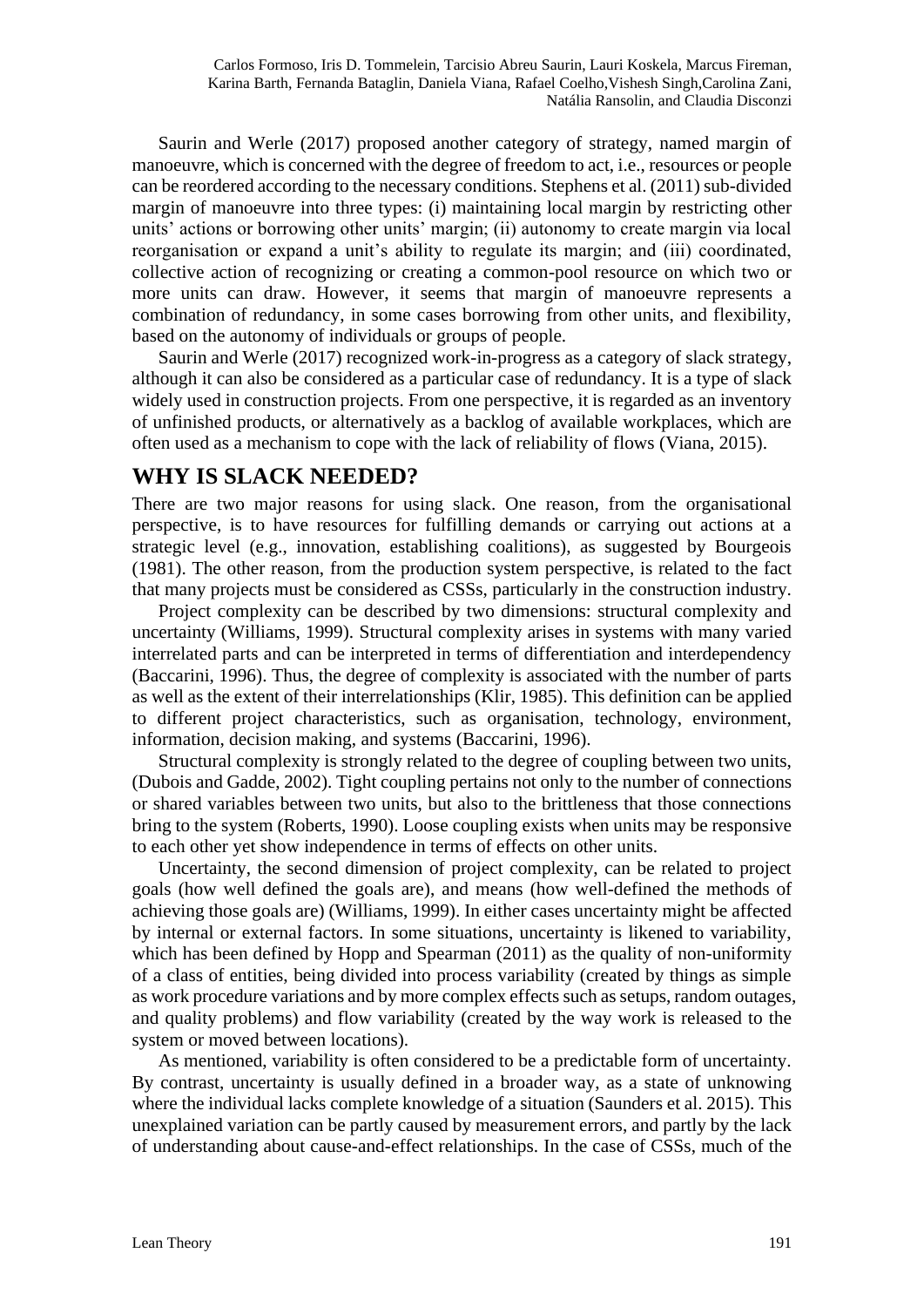uncertainty is caused by human and social influences or organisational conditions that make systems' performance difficult to predict and control (Böhle et al 2016).

In highly complex projects, due to the combination of structural complexity and uncertainty, the outcomes are said to be emergent rather than resultant (Hollnagel et al. 2015). This is the case, for instance, of making-do waste (Formoso et al., 2017). It is difficult or even impossible to explain what happens as a result of known processes or developments. Emergent outcomes are not additive, not predictable from knowledge of their components, and not decomposable into those components (Hollnagel et al. 2015).

Moreover, complexity may have an impact on the difficulty to understand and describe the system under consideration, and therefore, depends on the perception of the observer (Klir, 1985). A system is called tractable if it is possible to follow and understand how it functions. It means that the performance of that type of system is highly regular, its description is relatively simple in terms of parts and relations, with easy-to-understand details of how the system works (Hollnagel et al. 2015).

#### **WHAT ARE THE IMPACTS OF SLACK?**

There are some intended impacts of slack, i.e., expected or accounted for, while some impacts are unintended. Both can be either desirable (positive) or undesirable (negative) (Parks et al. 2017). Risk management is a discipline that considers a wide range of expected and unexpected events, to support decision-making in order to reduce the probability of adverse effects. In CSSs, predicting emerging events is a challenge, and slack can be regarded as a key risk mitigation strategy. Construction project risks may be tacitly accounted for in a fragmented manner in managerial processes such as those related to procurement, design, quality, safety, and production planning and control. Production teams also carry out risk management in everyday work when making decisions on the spot to assess trade-offs and prioritize the allocation of finite resources – e.g., when considering the risks of working overtime to complete an activity. This notwithstanding, Love and Matthews (2020) claim that systematic risk management is not widely used in construction projects

Four main categories of positive impacts of slack were identified in this investigation: (i) Resilience: is the intrinsic ability of a system to adjust its functioning prior to, during, or following events (changes, disturbances, and opportunities), so that it can sustain required operations under both expected and unexpected conditions (Hollnagel et al. 2015). (ii) Reliability: is the ability of a system and its components to perform required functions under stated conditions for a specified period of time (Rausand and Høyland, 2004). (iii) Robustness: is the preservation of particular characteristics despite uncertainty in the components or in the environment (Saurin, 2017). It reflects the ability of a system to maintain functionality when exposed to a variety of external or internal conditions and disturbances. Robustness is observed whenever there exists a sufficient repertoire of actions to counter perturbations (Whitacre and Bender, 2010). This concept is associated with the resistance and strength of a system. (iv) Flexibility of output is concerned with adapting products to fulfil specific customer requirements, without incurring high transition penalties or large changes in performance outcomes (Petroni and Bevilacqua, 2002), being strongly related to the mass customisation strategy. This capability demands several changes related to marketing, design and operations, but several types of slack may be necessary to make such changes feasible, e.g., redundant design, multi-functional teams. Those positive impacts will affect the performance of construction projects, potentially improving productivity, value generation, project duration, and image of the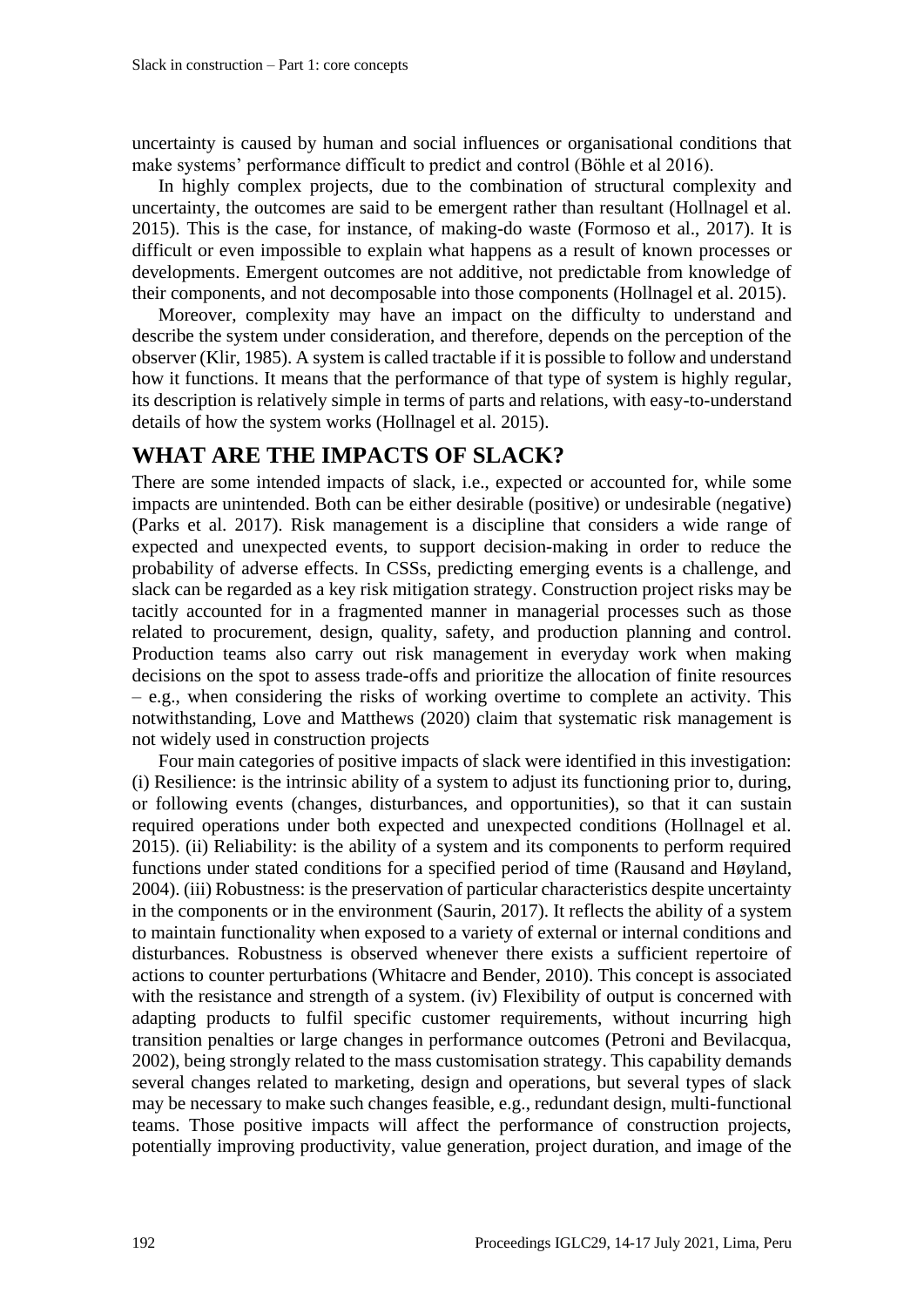company for customers. From the perspective of the Lean Production philosophy, a negative impact of slack is the occurrence of waste. In this philosophy, waste is concerned with the occurrence of non-value-adding activities, i.e., activities that take time, resources, or space but do not add value from the perspective of the final customer (Ohno, 1988). Formoso et al. (2020) suggested that, instead of singular waste events, it is reasonable to expect chains of waste, i.e., chains of causes and effects in which one waste leads to another. Some types of slack can be related to waste, such as inventory of materials, workin-progress, and unproductive time. The elimination of waste has been a driver for improvement, allowing problems that represent improvement opportunities to be identified (Ohno 1988). Therefore, slack as a potential category or source of waste should be measured and reduced, as part of continuous improvement programs.

Figure 1 presents the map that was produced based on the concepts and definitions investigated in this research work. It is divided in three zones: (i) superior (why slack is needed?); (ii) middle (what is slack?); and inferior (which are the impacts of slack?). Connections between the concepts and taxonomies are also represented in the map.



Figure 1: Concept Map

# **DISCUSSION AND CONCLUSIONS**

Although the many notions of slack and buffer discussed seem disparate, there is a clear pattern. They can be clustered into two groups, based on the underlying conceptual framework on production. On one hand, discussions on buffers are related to a (natural) science understanding of production. On the other hand, most discussions on slack are based on seeing production as a CSS. The scientific understanding of production has been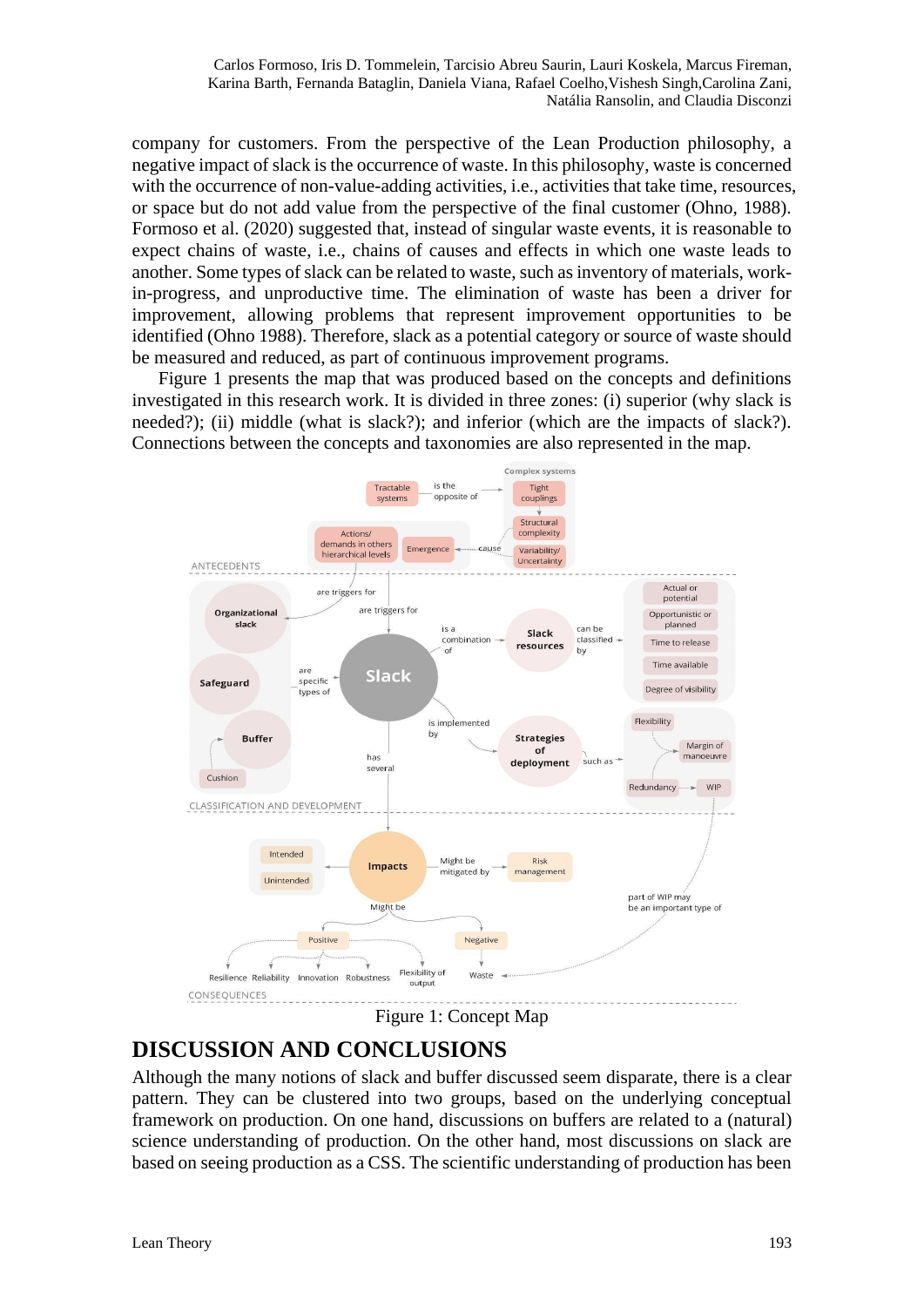spearheaded by Spearman and Hopp (2020), which is strongly based on the queueing theory conceptualisation of production. Production is represented through flows of materials (or information). The central problem of production, as identified in Factory Physics, is uncertainty, in terms of flow and process variability. To cope with variability, there are only three countermeasures: inventories (buffers), more capacity or time (needed to produce one item). Out of these, buffers are the most important way to mitigate against variability, and mathematical models allow the optimal positioning and sizing of buffers.

Now, is this kind of (allegedly) scientific approach to production sufficient for advising on how to cope with uncertainty in production? In closer analysis, it turns out that the scientific model of production is an idealisation, where at least the following features have been abstracted away: (i) Production is modelled as a closed system, except for incoming and departing materials and information. Uncertainty is defined narrowly in terms of material and information flows. A production system is open to the world in many other ways, and vulnerable to uncertainty therein; (ii) Production is modelled as a natural science phenomenon. The usually unavoidable ingredient in production, human beings, are abstracted away, except for some buffer design methods that consider some specific types of human behaviour, such as student syndrome and Parkinson's law. In so doing, also the abilities to learn, to collaborate, and to invent new strategies for coping with uncertainties are abstracted away; (iii) The behaviours of flows and workstations are expected to be mutually independent, except in the way prescribed in the model. However, the inherent variability of a workstation may be influenced by the amount of the related buffer; (iv) The model contains a pre-determined set of behaviours and moves that a part can take. However, through human agency, new moves can be invented: the missing of one part can be encountered through making-do (Formoso et al., 2017). In turn, makingdo may lead to unexpected outcomes, through emergence.

Thus, this scientific approach to production is partial. Still, it is often useful as a first analysis or baseline, and useful knowledge about the basic behaviour of production systems has been generated through it. However, for a comprehensive analysis, production needs to be conceptualized as a CSS. Then, the following features are taken into consideration: (i) Production is conceptualised as an open, evolving system, covering all uncertainties and risks from the environment of the system as well as the possibility of change, learning and creativity; (ii) Human beings, with all their capabilities, are included in the analysis; especially, uncertainty can be encountered through resourcefulness of employees or through organisational means; these forms to mitigate uncertainty are often called slack; (iii) The internal relationships between different phenomena in production are taken into account, to the extent possible; and (iv) The possibility of emergence of new outcomes is taken into account, to the extent possible.

This conceptualisation provides a different perspective for the analysis and design of production systems, in contrast to the seemingly rigorous causal theories offered by the scientific model of production. It extends the understanding of slack and related constructs, by considering the impact of different types of complexity in construction projects. These two conceptualisations should not be understood as competitors, but rather the scientific model of production should be positioned as providing one form of partial analysis when production is understood in a broader way, as a complex sociotechnical system.

#### **REFERENCES**

Alves, T.C.L. and Tommelein, I.D. (2003) "Buffering and Batching Practices in the HVAC Industry." *Proc. 11th IGLC*, VA, USA.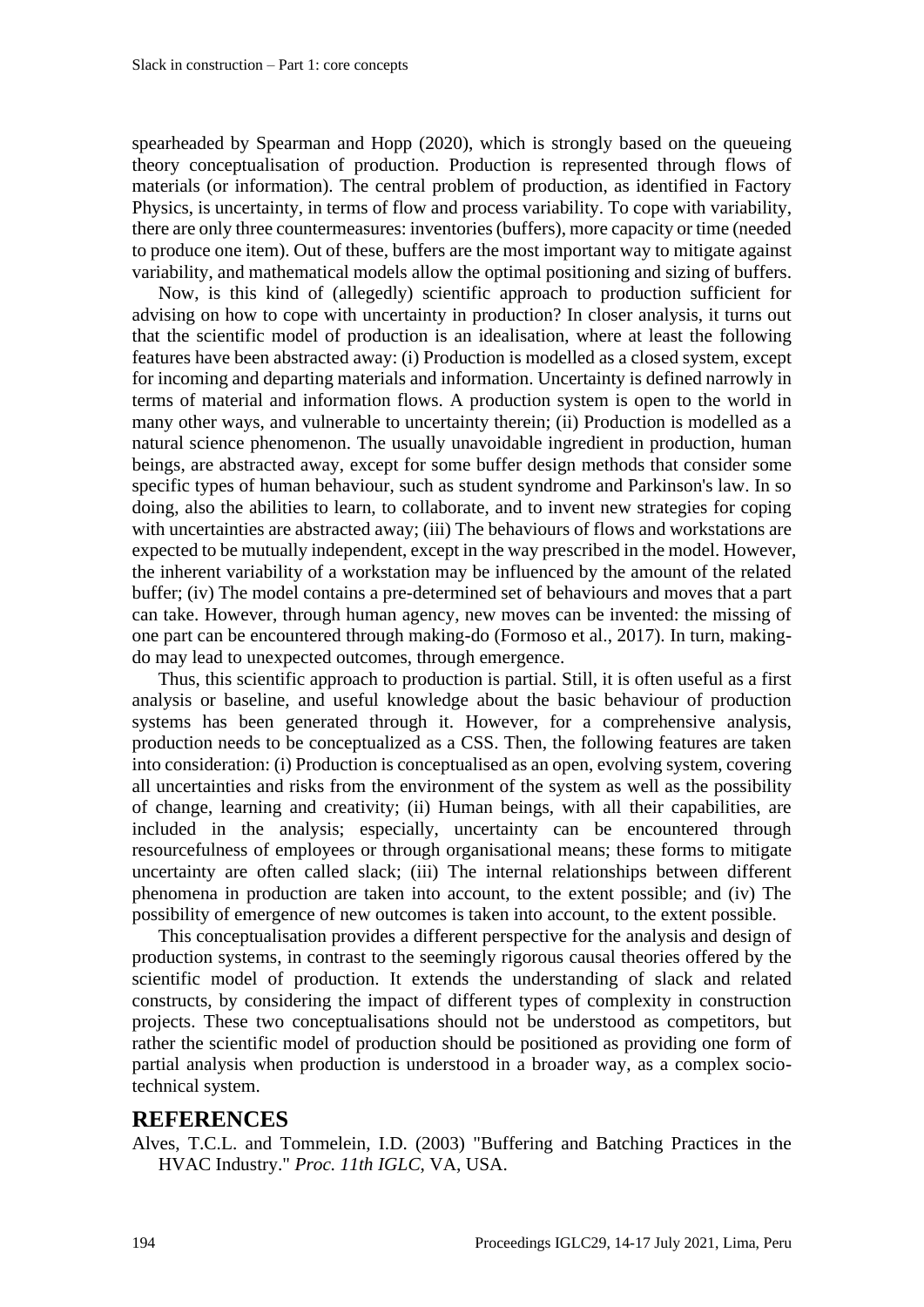- Baccarini, D. (1996). "The Concept of Project Complexity A Review." *Int. J. of Project Management*, Elsevier, 14(4), 201-204.
- Ballard, G., Vaagen, H., Kay, W., Stevens, B., and Pereira, M. 2020. "Extending the Last Planner System to the Entire Project." *Lean Constr. Journal.*
- Bertelsen, S. and Koskela, L. 2005. "Approaches to Managing Complexity in Project Production." *Proc. 13th IGLC*, Sydney, Australia.
- Böhle, F., Heidling, E., and Schoper, Y. (2016). "A New Orientation to Deal with Uncertainty in Projects." *Int. J. of Proj. Mgmt*, *Elsevier*, 34(7), 1384-1392.
- Bourgeois, J. (1981). "On the Measurement of Organizational Slack". *Acad.Mgmt Review* 6 (1): 29-39.
- Büchmann-Slorup, R. (2014). "Applying Critical Chain Buffer Management Theory in Location-Based Management." *Construction Mgmt. and Economics*, 32(6), 506-519.
- Dubois, A., and Gadde, E. (2002)."The Construction Industry as a Loosely Coupled System: Implications for Productivity and Innovation."*Constr. Mgmt. and Economics*, 20(7), 621-631.
- Fireman, M.C.T and Saurin, T.A. 2020. "Chain of Wastes: The Moderating Role of Making-do." *Proc. 28th IGLC*, Berkeley, CA, USA.
- Fireman, M.C.T, Saurin, T.A., and Formoso, C.T. (2018). "The Role of Slack in Standardized Work in Construction: An Exploratory Study" *Proc. 26th IGLC*, Chennai, India, pp. 1313–1322.
- Formoso, C.T., Sommer, L., Koskela, L., and Isatto, E.L. (2017). "The identification and analysis of making-do waste: Insights from two Brazilian Construction Sites." *Ambiente Construído*, 17 (3) 183-197.
- Gil, N. (2007). "On the Value of Project Safeguards: Embedding Real Options in Complex Products and Systems." *Research Policy*, Vol. 36, pp. 980-999.
- González, V., Alarcón, L.F., Maturana, S., Bustamante, J.A., and Mundaca, F. (2008). "Work-in-process buffer management using the rational commitment model in repetitive projects." *Proc. 16th IGLC*, 667-678.
- Hoepfer, V. M., Saleh, J. H., and Marais, K. B. (2009). "On the value of redundancy subject to common-cause failures: Toward the resolution of an on-going debate." *Reliability Engineering and System Safety, Elsevier*, 94(12), 1904-1916.
- Hollnagel E., Wears, R.L., and Braithwaite, J. (2015) "*From Safety-I to Safety-II*: A White Paper". *The Resilient Health Care Net*: Published by the Univ. of Southern. Denmark, Univ. of Florida, USA, and Macquarie Univ., Australia.
- Hollnagel, E. (2017). "Safety-II in Practice: Developing the Resilience Potentials". Routledge.
- Hopp, W. and Spearman, M.(2011). "Factory Physics", 3 ed. Waveland Press, Illinois.
- Horman, M. J., Messner, J. I., Riley, D. R., and Pulaski, M. H. (2003). "Using Buffers to Manage Production: A Case Study of the Pentagon Renovation Project." *11th IGLC*.
- Huang, Y.F. and Chen, C.J. (2010). "The Impact of Technological Diversity and Organizational Slack on Innovation". *Technovation*, 30(7-8), 420-428.
- Iqbal, S., Choudhry, R.M., Holschemacher, K., Ali, A., and Tamošaitienė, J. (2015). "Risk Management in Construction Projects", *Technol. Econ. Dev. Eco.*, 21(1), 65- 78.
- Klir, G.J. (1985) "Complexity: Some General Observations". *Systems Research*, 2(2), 131-140.
- Lawson, M.B. (2001) "In Praise of Slack: Time is of the Essence". *Acad. of Mgmt.Perspectives*, 15(3), pp.125-135.